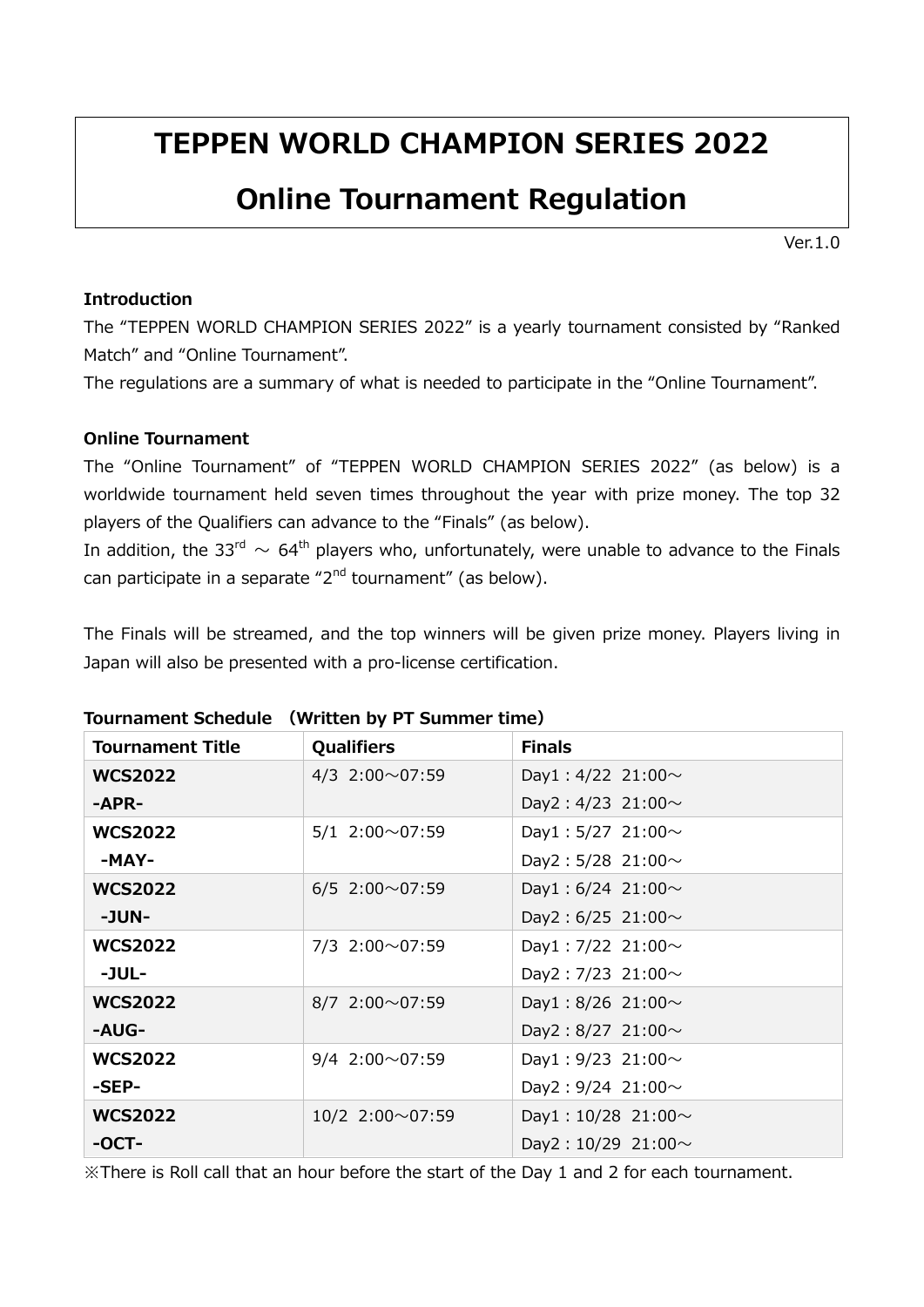If absent during roll call with no contact beforehand with the tournament staff office, the player can be disqualified.

※A sponsor name will be added to the official tournament title. We will provide information when it is finalized.

※A detailed scheduled for each tournament will be provided separately on the official website or please check your notifications.

As the event will be held at the same time worldwide as the host country, Japan, the match time may extend to midnight or early morning depending on the country or region where you live.

## **Tournament Flow**



※The details after we "Notify Advancement to Finals" will only be shared to players in the Finals.

## **Prize Money**

The top winners of the Finals will be provided the following.

| Players who own a Pro-License<br>Players who live outside of Japan |             |                 | Players who do not own a Pro-License     |
|--------------------------------------------------------------------|-------------|-----------------|------------------------------------------|
| Winner                                                             | 500,000 Yen | Winner          |                                          |
| Semi-Winner                                                        | 300,000 Yen | Semi-Winner     | 100,000 Yen<br>Pro-License Certification |
| 2rd                                                                | 200,000 Yen | $2^{\text{rd}}$ |                                          |

※Based on status of the owned pro-license certification or official JeSU pro-license by the time of participation, the prize money can differ for those residing in Japan.

## **Tour Points**

The following Tour Points will be given to participants of the Online Tournament after the tournament.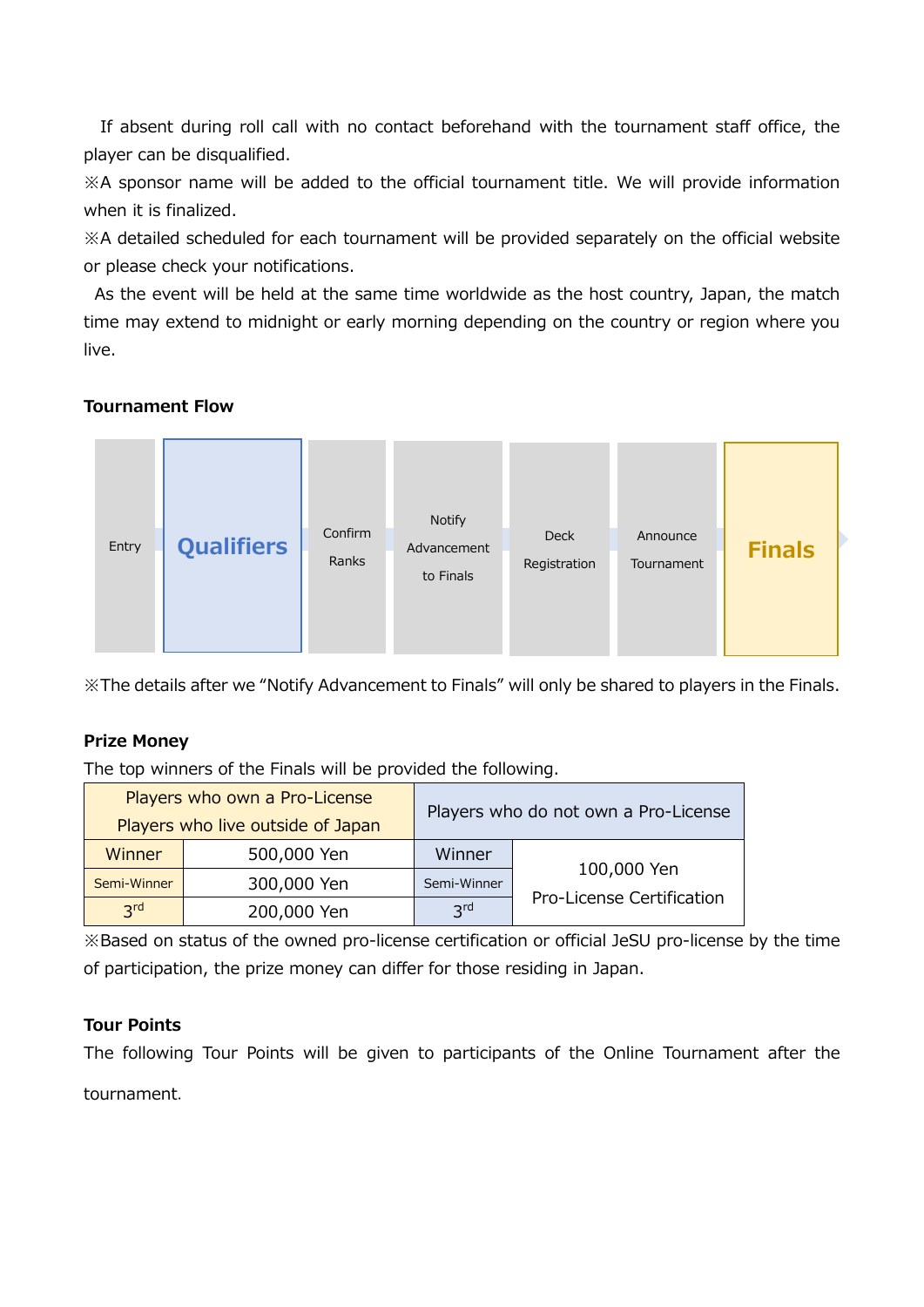| <b>Finals</b> |            |            | Qualifiers |             |                     |                         |
|---------------|------------|------------|------------|-------------|---------------------|-------------------------|
| Winner        | $2^{nd}$ ~ | $4^{th}$ ~ | $9^{th}$ ~ | $17^{th}$ ~ | <b>Disqualified</b> | 33 <sup>rd</sup> $\sim$ |
|               |            |            |            |             | or Absent           | $5,000^{th}$            |
| 30pt          | 26pt       | 23pt       | 20pt       | 16pt        | 1pt                 | 1pt                     |

※Each Ranking will be decided upon the Overall Tour Points gained from WCS2022. The top players of each Ranking will be awarded at the "TEPPEN AWARD 2022". Please check the special WCS 2022 page for more details.

※If there are players with the same overall Tour Points, the player with the higher number of "(1) participation count", "(2) average ranking", and "(3) most recent ranking" in the tournament, where Tour Points can be earned, in descending order will be used to decide the top player.

## **The Conditions to Participate**

All the conditions stated below must be met to participate in this tournament.

| $\circled{1}$ | The player is from a region or country where "TEPPEN" is available         |
|---------------|----------------------------------------------------------------------------|
| $\circled{2}$ | The player is above the age rating that is listed for "TEPPEN" in the App  |
|               | Store for the country or region he/she is by the time of participation     |
| $\circled{3}$ | The player can prepare the play environment and materials as stated in the |
|               | following:                                                                 |
|               | $\cdot$ an environment with a stable internet connection                   |
|               | a device (smartphone or tablet) that can run "TEPPEN" matches stably       |
|               | a video communications device (smartphone or PC) via Discord other than    |
|               | the device used for matches                                                |
|               | $\cdot$ Web camera (or a device that has a camera)                         |
|               | $\cdot$ Discord ID                                                         |
|               | a game account used to play regularly (effective for only 1)               |
| $\circled{4}$ | Able to communicate in English or Japanese and to submit necessary         |
|               | paperwork in both languages                                                |

※ Minors must check the "TEPPEN WORLD CHAMPION SERIES 2022 Online Tournament Regulation" with their guardian before entry and be sure to obtain consent to participate.

※Participants will be responsible for the cost of obtaining and preparing the documents and certificates required to participate in this tournament.

※Even if participants are unable to communicate in English or Japanese, they will meet the conditions if they have prepared a translator who can communicate in both languages.

## **Qualifiers Rules**

|  | <b>Participants</b> | All players who submit their entry in-game |
|--|---------------------|--------------------------------------------|
|--|---------------------|--------------------------------------------|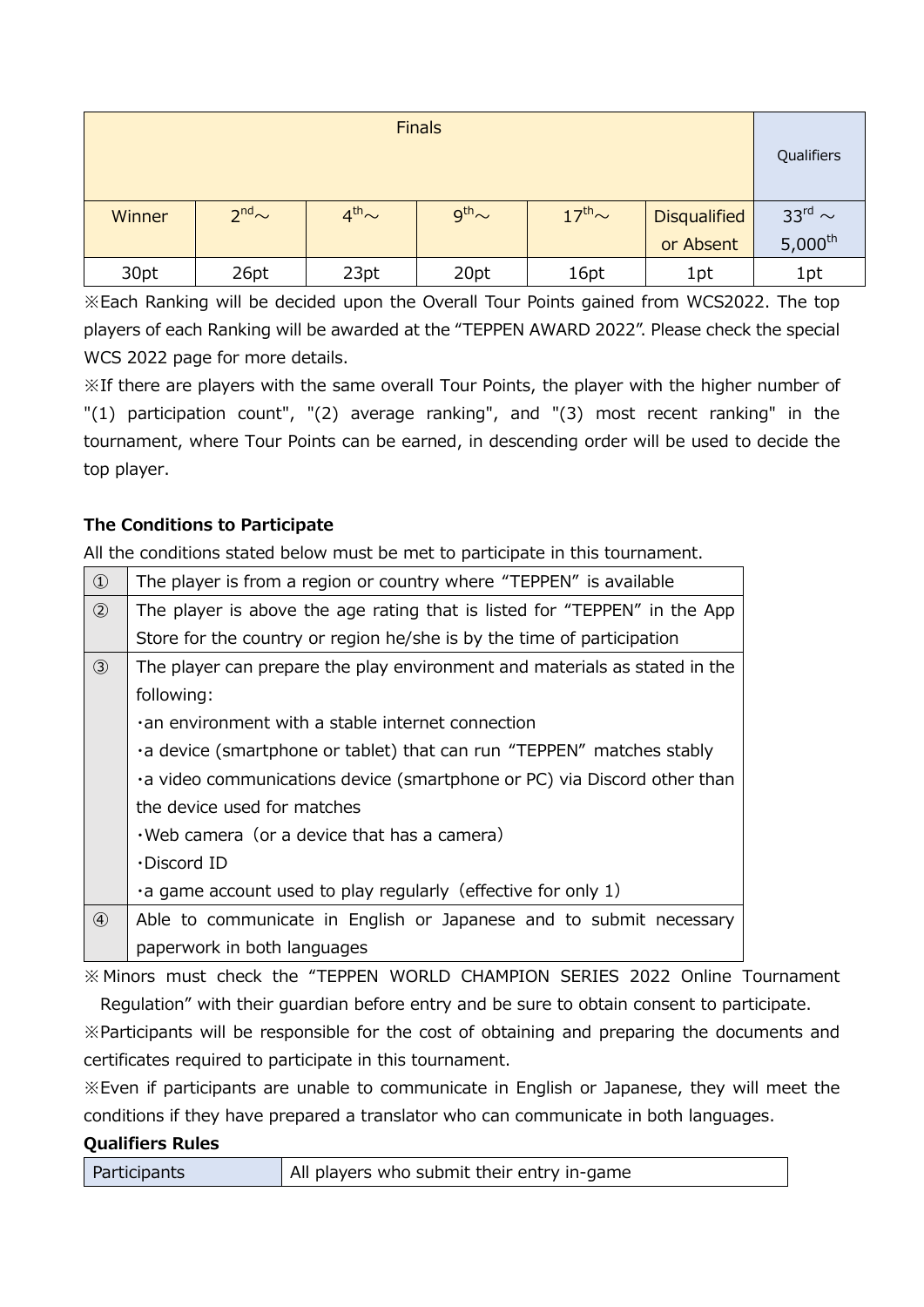| Format                | <b>Battle Point Format</b>                                       |  |
|-----------------------|------------------------------------------------------------------|--|
| Ranking               | The Ranking is determined by the Battle Points that fluctuate    |  |
|                       | depending on the match.                                          |  |
|                       | The fluctuations of the Battle Point will be determined not by   |  |
|                       | the result of the match, but the difference in points based with |  |
|                       | the opponent.                                                    |  |
|                       |                                                                  |  |
|                       | *Battle Points will be 1600pt at the start.                      |  |
|                       | X When Battle Points are the same, the player who earned the     |  |
|                       | Battle Point the quickest will be the top player.                |  |
|                       | X The Ranking shown during the tournament period is              |  |
|                       | temporary. After the end of the tournament, the results will     |  |
|                       | be finalized after the counting period.                          |  |
| Number of registered  | Up until 100 decks                                               |  |
| decks                 | X Deck organizations can be changed freely even during the       |  |
|                       | Qualifiers period.                                               |  |
| Hero / Hero Arts used | No restrictions                                                  |  |
|                       | XAII the Hero / Hero Arts are unlocked at the Qualifiers.        |  |
| Card Set used         | The "Standard" card pack at the start of the tournament.         |  |
| Cards used            | No restrictions                                                  |  |
|                       | ※All card sets are unlocked at the Qualifiers.                   |  |
|                       | X Only Golden and Secret cards that are owned can be used.       |  |
| Hero Skins used       | No restrictions                                                  |  |
|                       | XOnly Hero Skins that are owned can be used.                     |  |
| Restricted decks used | No restrictions                                                  |  |
| Version of the App    | The most recent version at the start of the tournament           |  |
| environment<br>Play   | The player can prepare the play environment and materials as     |  |
| Equipment             | stated in the following:                                         |  |
|                       | an environment with a stable internet connection                 |  |
|                       | a device (smartphone or tablet) that can run "TEPPEN"            |  |
|                       | matches stably                                                   |  |
|                       | a game account used to play regularly (effective for only 1)     |  |

## **Finals Rules**

| Participants | Top 32 players of the Qualifiers                             |
|--------------|--------------------------------------------------------------|
|              | * Generally, we do not approve a player's withdrawal.        |
|              | X We will not advance players even in the case of a player's |
|              | absence.                                                     |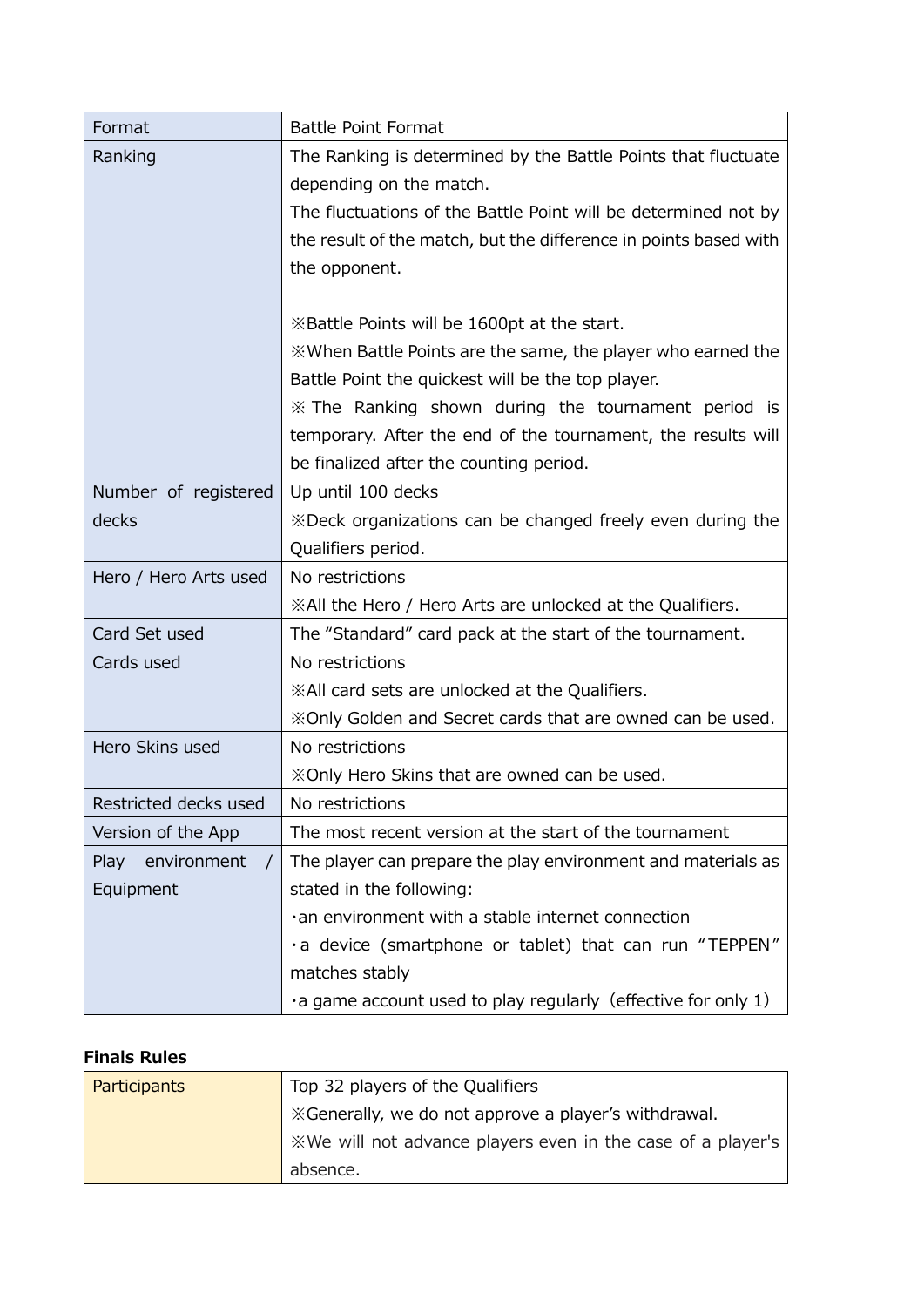| <b>Tournament Format</b>     | <b>Tournament Format</b>                                              |
|------------------------------|-----------------------------------------------------------------------|
| <b>Match</b>                 | First to two wins (BO3)                                               |
|                              |                                                                       |
|                              | $\mathbb{X}$ If there is a tie or communications is disconnected, the |
|                              | match will not count and will be restarted.                           |
|                              | XAs a general rule, network issues and accidental delays will         |
|                              | be declared by the players (up to once per match) with the            |
|                              | match restarted upon the opponent's agreement.                        |
| Number of registered         | Register three decks in advance.                                      |
| decks                        | X Unable to register multiple decks with the same Hero.               |
|                              | X The deck will use the data from cards the players own.              |
| Hero / Hero Arts used        | No restrictions                                                       |
| <b>Card Set used</b>         | The "Standard" card pack at the start of the tournament.              |
| Cards used                   | Cards other than "Secret" cards owned                                 |
| <b>Hero Skins used</b>       | No restrictions                                                       |
| <b>Restricted decks used</b> | From the registered decks, players will select and declare the        |
|                              | two decks to be used for each match.                                  |
|                              | The Hero and Hero Arts for the deck used will be revealed to          |
|                              | the opponent before the match.                                        |
|                              | The deck used to win cannot be used after and including the           |
|                              | second match.                                                         |
|                              | Decks used with a tie or loss can be used after and including         |
|                              | the second match.                                                     |
| Version of the App           | The most recent version at the start of the tournament                |
| Play environment /           | The player can prepare the play environment and materials as          |
| Equipment                    | stated in the following:                                              |
|                              | . an environment with a stable internet connection                    |
|                              | . a device (smartphone or tablet) that can run "TEPPEN"               |
|                              | matches stably                                                        |
|                              | · a video communications device (smartphone or PC) via                |
|                              | Discord other than the device used for matches                        |
|                              | $\cdot$ Web camera (or a device that has a camera)                    |
|                              | ·Discord ID                                                           |
|                              | a game account used to play regularly (effective for only 1)          |

## **2 nd Tournament Rules**

| <b>Participants</b> | Qualifiers 33 <sup>rd</sup> $\sim 64^{\text{th}}$            |
|---------------------|--------------------------------------------------------------|
|                     | ⊗ We will not advance players even in the case of a player's |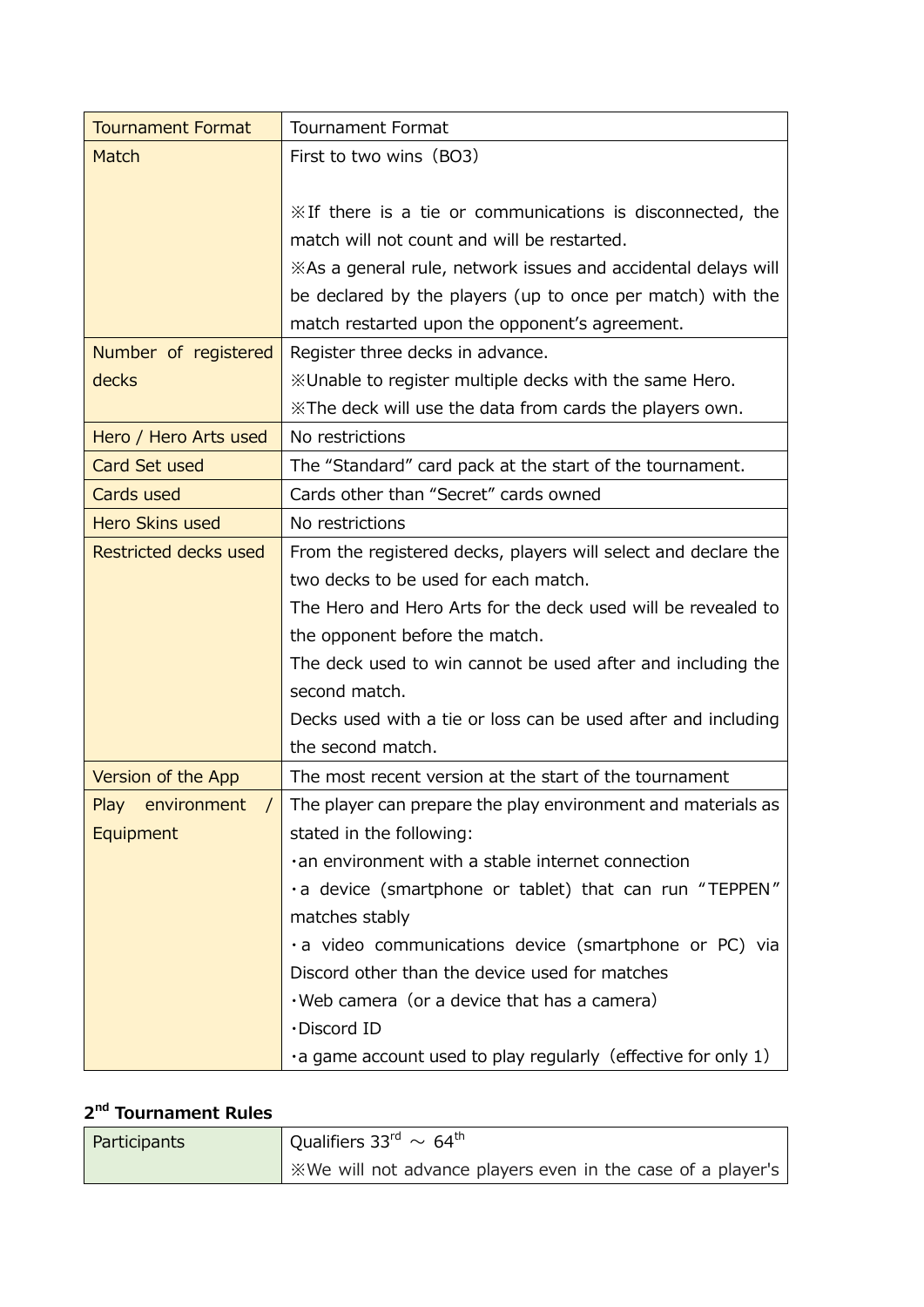|                          | absence.                                                 |
|--------------------------|----------------------------------------------------------|
| <b>Tournament Format</b> | <b>Tournament Format</b>                                 |
| <b>Hosted Format</b>     | Hosted by KAYAC Inc., the tournament platform "Tonamel"  |
|                          | will be used.                                            |
|                          | We will provide more information on the special WCS 2022 |
|                          | page when the schedule and details are decided.          |

## **Prohibited Actions**

Those who participate in this tournament must not perform any of the following actions or actions that may cause them. In the case the action is performed, we will not only deprive your right to participate in tournaments, but confiscate your prize, remove you from the ranking, freeze your account, as well as take other strict protocols. We highly urge you to not take these actions

- Acts where the player has withdrawn or is absent with no contact with the tournament staff office after advancing to the Finals
- Acts that leverage malfunctions, unofficial programs, and data tampering
- Acts that leverage equipment other than what is required without notice
- Acts that hinder the progress of the game, such as intentional disconnection of communication
- Acts of using a terminal whose operation is not guaranteed by the manufacturer or an OS that is the unofficial version
- Acts that use inappropriate names that are offensive to public order and morals
- Acts of colluding with other participants or using multiple accounts to control the outcome
- Acts that use unfair information such as watching live streams and SNS during the game
- Acts of obtaining information and advice from a third party during the match
- Acts of transferring, buying, selling, or lending the right to participate in the tournament
- Acts that interfere with the progress of the match without participating in the designated date and time
- Acts that interfere with the tournament management without submitting participant information, deck information, etc. by the designated date and time
- All acts prohibited by the application common terms of use
- Any other act that the organizer deems inappropriate

## **Photograph/Interview**

 There may be photography/interview by the host or various press staff about the tournament.

The photos, videos, and coverage articles (texts) that were taken and interviewed will not only be published through the TEPPEN official website, in-app TEPPEN Ch., and for various